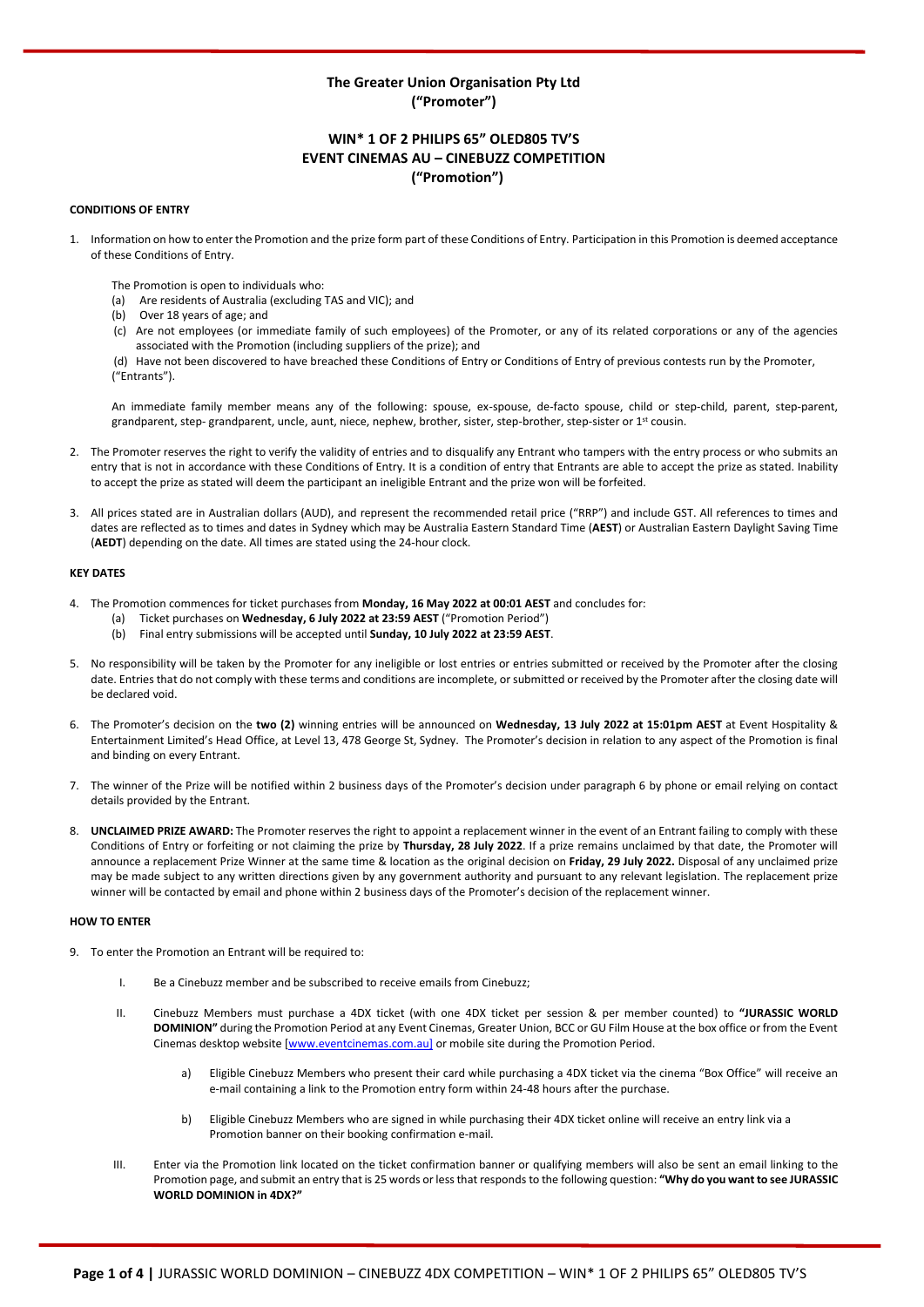- IV. Provide all personal information requested (full name, phone number, and postal address, booking confirmation number or Cinebuzz Member number and email address).
- 10. Any cost associated with accessing the Promotion website is the Entrant's responsibility and is dependent on the Internet service provider used.
- 11. One entry per qualified Cinebuzz membership number
- 12. The prize will be awarded to the entry which, in the opinion of the Promoter's judging panel (at its sole discretion), is the most creative of all entries received.

## **ENTRY REQUIREMENTS & VERIFICATION**

- 13. The Promoter may, at its absolute discretion, disqualify any Entrant and declare any or all entries made by an Entrant invalid if Entrant/s:
	- i. Tamper with the entry process, including use of any automated entry software or any other mechanical or electronic means that permit the Entrant to automatically enter repeatedly; or
	- ii. Tampers with the operation of the Promotion or web site or found to be using multiple aliases, household addresses or email addresses; or iii. Acts in a disruptive manner; or
	- iv. Fails to establish their entitlement to enter the Promotion to the Promoter's reasonable satisfaction; or
	- v. Fails to produce items as required or produces items that, in the Promoter opinion, are illegible, stolen, forged, reconstructed, altered, incomplete or tampered with in any way; or
	- vi. Acts in violation of these Conditions of Entry.

## **ENTRY DETAILS**

- 14. Entrants can only enter in their own name.
- 15. Entries are deemed to be received at the time of receipt in the Promotion database and NOT the time of transmission by the Entrant.
- 16. Incomplete, illegible or incorrect entries, entries which are not in the required format or which contain offensive of defamatory comments, or which breach any law or infringe any third party rights, including intellectual property rights, are not eligible to win a prize.

## **MAJOR PRIZE**

17. Two (2) Major Prizes will be awarded for Australia (excluding VIC and TAS):

### **Prize Details**

1 x Philips 65" OLED805 TV valued at \$3,995

Total maximum RRP is **\$7,990** AUD including GST.

18. Prize values are accurate as at Wednesday, 11 May 2022. Neither the Promoter nor the Major Prize Supplier accept responsibility for any change in prize value. The winners are not entitled to receive any money from any party if there is a difference between the maximum prize value and the actual prize value at the time of the draw.

### **PRIZE CONDITIONS**

- 19. The prize or any unused portion of the prizes, are not transferable or exchangeable and cannot be taken as cash. Prize must be taken as stated and no compensation will be payable if the winner is unable to use the prize as stated. No variations are permitted and prize must be taken in its entirety. Any unused portion of the prize will be forfeited.
- 20. If the Promotion is cancelled no compensation will be offered.
- 21. If film release date changes, the Promoter reserves the right in its sole discretion to cancel, reschedule or modify the Promotion.
- 22. The Major Prize Supplier and their relevant agencies are responsible for the prize fulfilment. The Promoter does not accept responsibility for prize fulfilment.
- 23. The Prizes are subject to the standard terms and conditions of individual prize and service providers.
- 24. Prize is subject to availability and we reserve the right to substitute any prize component with another of equivalent value *without* giving notice.
- 25. Prize is not exchangeable or redeemable for cash or any other goods or services nor can it be taken in parts. The Promoter accepts no responsibility for any variation in the value, performance, or availability of the prize. The Promoter reserves the right to amend or substitute the advertised prize for a prize of equivalent or greater retail value if, for any reason beyond the Promoter's control, the Promoter is not able to give the prize-winner the advertised prize, subject to relevant state or territory regulations. Any incidental costs relating to the prize are the responsibility of the winner.
- 26. As a condition of accepting the prize, the winner must sign any legal documentation as and in the form required by the Promoter and/or the prize providers (Universal Pictures International Australasia Pty Ltd & Philips Australia) in their absolute discretion, including but not limited to a legal release and indemnity form.
- 27. The Promoter and the Major Prize Supplier accepts no responsibility for any damages to the prize that have occurred in transit to the Prize Winner
- 28. Personal Information about the Prize Winner will be shared with the Promoter, Universal Pictures International Australasia Pty Ltd and Philips Australia and their agents to the extent necessary for prizes to be delivered to the Prize Winner.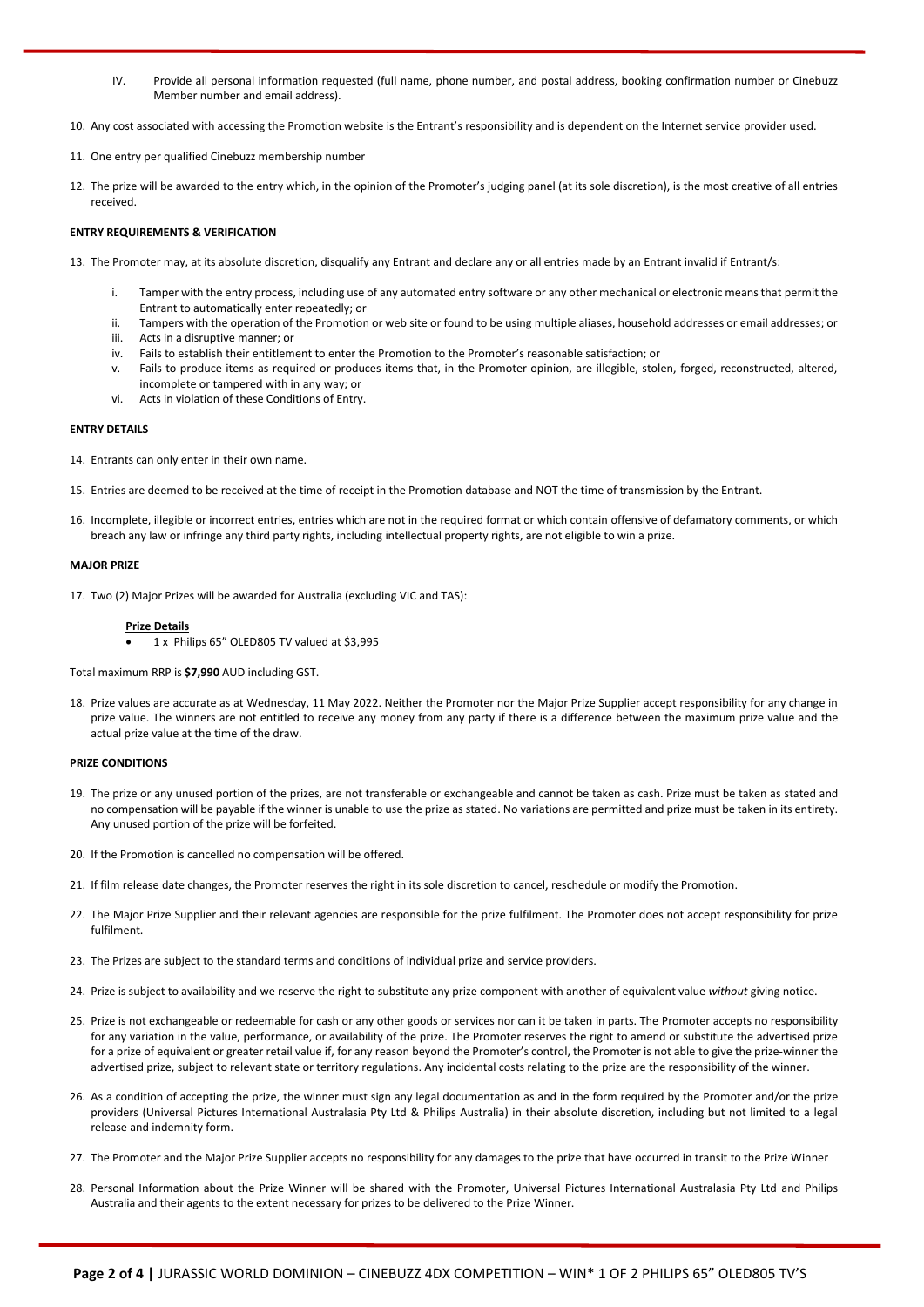29. Individual supplier terms and conditions apply.

## **PRIZE WINNERS**

- 30. If the winner selected is deemed not to comply with the terms and conditions of this Promotion, their entry will be declared invalid and a new winner will be judged in the Unclaimed Prize Award.
- 31. The prize, or any unused portion of the prize, is not transferable or exchangeable and cannot be taken as cash, gift cards, traveller's cheques, cash passports or any other form of currency.
- 32. In the case of the intervention of any outside act, agent or event which prevents or significantly hinders the Promoter's ability to proceed with the Promotion on the dates and in the manner described in these Conditions of Entry, including but not limited to vandalism, power failures, tempests, natural disasters, acts of God, civil unrest, strike, war, act of terrorism, the Promoter may in its absolute discretion cancel or reschedule the Promotion, subject to state legislation.
- 33. To the full extent permitted by law, the Promoter, its associated companies and agencies, and the Major Prize Supplier exclude all liability for any loss (including any damage, claim, injury, cost or expense) which is suffered or incurred by any Entrant and/or prize winner in connection with the Promotion or prize, including:
	- i. any indirect, economic or consequential loss or loss of profits;
	- ii. any loss arising from the negligence of the Promoter, its associated companies and agencies;
	- iii. Any liability for personal injury or death.
- 34. The Promoter accepts no responsibility for any tax implications that may arise from the prize winnings. Independent financial advice should be sought by the winner.
- 35. The Promoter, other entities associated with this Promotion and their related bodies corporate, and each of their officers, employees and agents, and the Major Prize Supplier shall not be liable for and shall be held harmless in respect of any loss, damage, or injury whatsoever which is suffered (including but not limited to direct or consequential loss) or sustained, as a result of or arising from the winner's acceptance and use of a prizes, except to the extent that any such liability cannot be excluded by law.
- 36. Entry details remain the property of the Promoter. Acceptance of a prize is deemed to be acceptance by the winner of these terms and conditions and approval to use the winner's name and photograph for publicity purposes, unless specifically requested by the winner not to do so at the time of entering the Promotion. Further, the winner may be required to participate in a media interview/s and/ or other promotional engagement as determined by the Promoter. A photograph of the winner experiencing the prize is required to be provided to The Greater Union Organisation Pty Ltd for use on via their marketing assets and social media pages, at a later date.
- 37. If the Promotion does not run for its duration or is not able to be run as planned due to, but not limited to, computer viruses, tampering, unauthorized intervention, fraud, technical failures or any other cause beyond the Promoter's control that interferes with, or affects administration, security, fairness or proper conduct of the Promotion, the Promoter reserves the right in its sole discretion to cancel, reschedule or modify the Promotion and disqualify any individual who tampers with the entry process. The Promoter will not be responsible for:
	- i. Malfunction, delay or traffic congestion on any telephone network or line, computer on-line system, servers or providers, computer equipment, software, or website;
	- ii. Failure of any entry to be received by the Promoter as a result of those matters; nor
	- iii. Any injury or damage to entrants or any other person related to or resulting from participation in the Promotion or downloading any materials relating to the Promotion.
- 38. Neither the Promoter nor the Major Prize supplier accept responsibility for any late, lost or misdirected entries due to technical disruptions, network congestion or for any other reason.
- 39. In the case of the intervention of any outside act, agent or event which prevents or significantly hinders the Promoter's ability to proceed with the Promotion on the dates and in the manner described in these Conditions of Entry, including but not limited to vandalism, power failures, tempests, natural disasters, acts of God, civil unrest, strike, war, act of terrorism, the Promoter may in its absolute discretion cancel or reschedule the Promotion, subject to state legislation.
- 40. The Promoter is not responsible for any incorrect or inaccurate information, either caused by the user or for any of the equipment or programming associated with or utilised in this Promotion , or for any technical error, or any combination thereof that may occur in the course of the administration of this Promotion including any omission, interruption, deletion, defect, delay in operation or transmission, communications line or telephone, mobile or satellite network failure, theft or destruction or unauthorised access to or alteration of claims.
- 41. The Promoter reserves the right in its sole discretion to disqualify any individual who the Promoter has reason to believe has breached any of these Conditions of Entry, or engaged in any unlawful or other improper misconduct calculated to jeopardise the fair and proper conduct of the Promotion. The Promoter's legal rights to recover damages or other compensation from such an offender are reserved.
- 42. Neither the Promoter nor the Major Prize Supplier assume responsibility for: